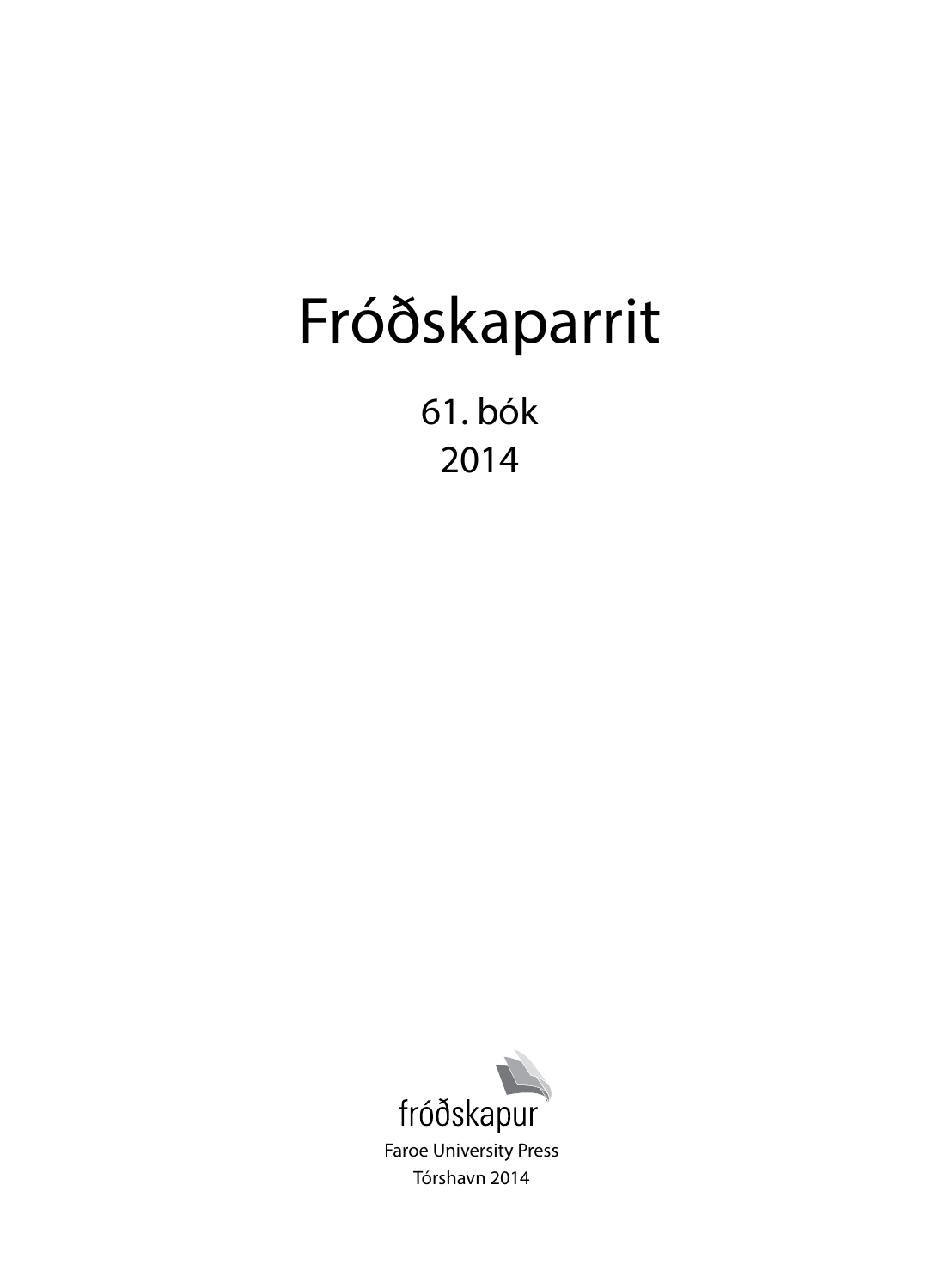#### **Heimildir**

- Cramp, S. 1977. Handbook of the Birds of Europe, the Middle East, and North Africa: The Birds of the Western Palearctic. Vol. 1: Ostrich to Ducks. Oxford University Press.
- Graba, C. J. 1987. Dagbók skrivað á eini ferð til Føroya í árinum 1828. Eyðun Winther týddi úr týskum. Tórshavn: Emil Thomsen.
- Hansen, T. 1964. Dýralæra. Torshavn: Føroya náttúra Føroya skúli.
- Hansen, T. 1972. Dýralæra III. Torshavn: Føroya náttúra Føroya skúli.
- Hansen, T. 2005. Nátturusøga. Dýr og plantur. Tórshavn: Føroya Skúlabókagrunnur.
- Nørrevang, A. 1993. Tí hóttir olja fuglastovnarnar. Frøði, 1(1).
- Poulsen, J. H. W., Simonsen, M., Jacobsen, J. í L., Johansen, A. og Hansen, Z. S. 1998. Føroysk-føroysk orðabók. Orðabókagrunnurin. Uppslag August 25, 2014, á www.sprotin.fo
- Ryggi, M. á. 1978. Fuglabókin. Dýralæra II (2. útg.). Føroya Skúlabókagrunnur. Skála, A. í og Mikkelsen, J. 2013. Ensk-føroysk orðabók. Sprotin. Uppslag Nov-
- ember 04, 2013, á www.sprotin.fo
- Sørensen, S. og Bloch, D. 1990a. Fuglar í Norðurhøvum (2. útg.). Tórshavn: Føroya Skúlabókagrunnur.
- Sørensen, S. og Bloch, D. 1990b. Fugle i Nordatlanten. G. E. C. Gad.
- Van Tyne, J. og Berger, A. J. 1976. Fundamentals of Ornithology (2. útg.). New York: John Wiley & Sons.

### **Seven species of land-snails**

### **(Gastropoda) new to the Faroe Islands**

#### **Fyrsta staðfestingin av sjey landsniglasløgum**

**(Gastropoda) í Føroyum**

*Jens-Kjeld Jensen1 , Jógvan Fróði Hansen2 og Ámundur Nolsø2* 1 Í Geilini 37 FO-270 Nólsoy Faroe Islands jkjensen@olivant.fo

2 Faroe Islands National Heritage Mjólkargøta 7 FO-180 Kaldbak Faroe Islands jogvanh@savn.fo amundurn@savn.fo

#### **Úrtak**

Síðan kanningina, sum Solhøy framdi 1977-79 (Solhøy, 1981) er eingin skipað kanning gjørd innan útbreiðslu av landsniglum. Nógvur innflutningur av byggitilfari og urtagarðs tilhoyri hevur skapað karmar fyri innførslu av nýggjum sniglasløgum til oyggjarnar. Hendan greinin er grundað á innsavnað tilfar og eygleiðingar seinnu mongu árini frá heimildarfólki kring landi, sum hava vent sær til Jens-Kjeld Jensen. Úrslitið higartil er ein staðfesting av sjey sniglasløgum, afturat teimum 20 sum Solhøy hevur skráset í Føroyum. Umframt var eitt slag innført við vinnu fyri eyga, sum ikki tykist tola føroyska veðurlagið.

Hvørjar avleiðingar búsetingin hjá nýggju sniglasløgunum hevur, er ilt at siga, eitt nú kunnu tey virka sum millumvertir fyri sníkar, sum eru endavertir hjá kettu og hundi.

#### **Abstract**

Since the investigation performed by Solhøy between 1977 and 1979 (Solhøy, 1981) no organized investigation has been performed on the distribution of land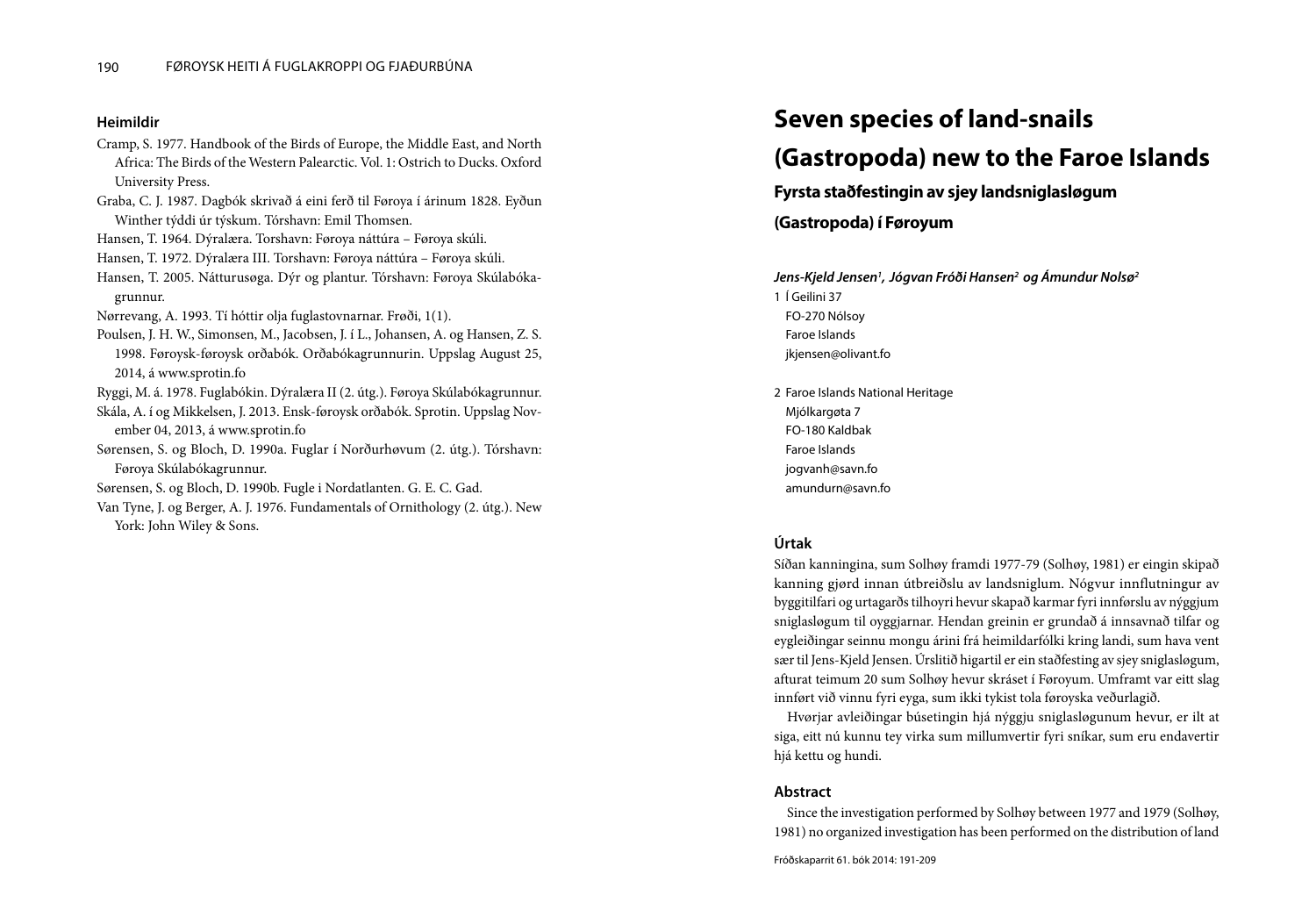snails in the Faroes. Intense importation of building and gardening materials has since increased the risk of introducing new snail species to the islands. This article is based on material and observations from observers around the islands over several years, who have contacted the first author. This has resulted in the discovery of seven new species to the islands in addition to Solhøy's twenty species. Four of the new species are snails, while two are slugs. An additional species was introduced for commercial purpose but does not seem to have survived well in the Faroese climate.

It is difficult to predict the consequences of the settlement of these new Faroese gastropod species, but they may act as intermediate hosts for parasites, having cats and dogs as final hosts.

#### **Introduction**

Land slugs in inhabited areas are a general subject of interest and curiosity among Faroese citizens, in particular amongst garden enthusiasts. Despite the public interest, the local literature on the subject is scarce. Fog (1971) made an overview, based primarily on the collections at the Zoological Museum of the University of Copenhagen, a material for the most part collected by H. Lemche in 1925-26 and J. P. Kryger in 1926. This resulted in a list comprising 22 species. An investigation in 1977-79 formed basis for a revised list, resulting in the total amount of twenty species (Solhøy, 1981).

Due to unrestrained import of plants, soil, turf and building material, we can add six species to the Faroese species list, excluding the introduced Burgundy Snail (*Helix pomatia*). Knowledge on the distribution of the recently introduced land snail species in inhabited areas may be important regarding incidences of certain parasites infesting dogs (Pagh and Jensen, 2010). It is known, that the Lungworm *Crenosoma vulpis* and the French Heartworm *Angiostrongylus vasorum* currently spreads *i.e.* in Denmark and that both species have land slugs as intermediate hosts (Conboy, 2000; Pagh and Jensen, 2010; Willesen, 2004).

#### **Material and Methods**

This article is not based on a single investigation, but rather on land slugs collected and photos taken by the Faroese public, having subsequently sent these to the first author.

Next to each record is the name of the person, who has identified the specimen(s) (det.). When a species is relatively straightforward to identify, the identification of an observer (obs.) is accepted. *Arion lusitanicus* can, on the other hand, easily

### NEW TO THE FAROE ISLANDS

be mistaken for other land slugs, and is therefore listed only, when recorded in large numbers.

The identifications by the first author are based on Kerney and Cameron (1979) and on Pfleger and Chatfield (1988).

Those specimens marked "Leg." are kept in the first authors private collection, except for a single specimen of Cepaea nemoralis recorded in Vestmanna which is kept at the Faroese Museum of National History (NGS), one specimen of *Cepaea hortenis* recorded in Sandur, kept by Hanna Joensen, and finally 52 specimens of *Arianta arbustorum* were sent to Dr. Angus Davison, University of Nottingham, UK.

#### **Results**



*Arianta arbustorum* **(Linné 1758) (Fig. 1)**  *Figure 1. Arianta arbustorum*



*Map 1.* Records of *Arianta arbustorum* in the period March-November 2003-2012.

#### **Tórshavn**

1 specimen, 6.vi.2004. Leg. Andreas Rein, det. Torstein Solhøy. 1 specimen, 17.vi.2004. Leg. Andreas Rein, det. J-K.J. 1 specimen, 10.vii.2004. Leg. Edit Johannesen, det. Torstein Solhøy. 3 specimens, 8.viii.2005. Leg. Hildur Nielsen, det. J-K.J. 2 specimens, 8.viii.2006. Leg. Dagfinn Højgaard, det. Angus Davison.

3 specimens, 12.viii.2008. Leg. Andreas Rein, det. Angus Davison. 2 specimens, 1.xi.2012. Leg. Sólfinn Kjærbo and Bjarni Jacobsen (10+ observed), det. J-K. J.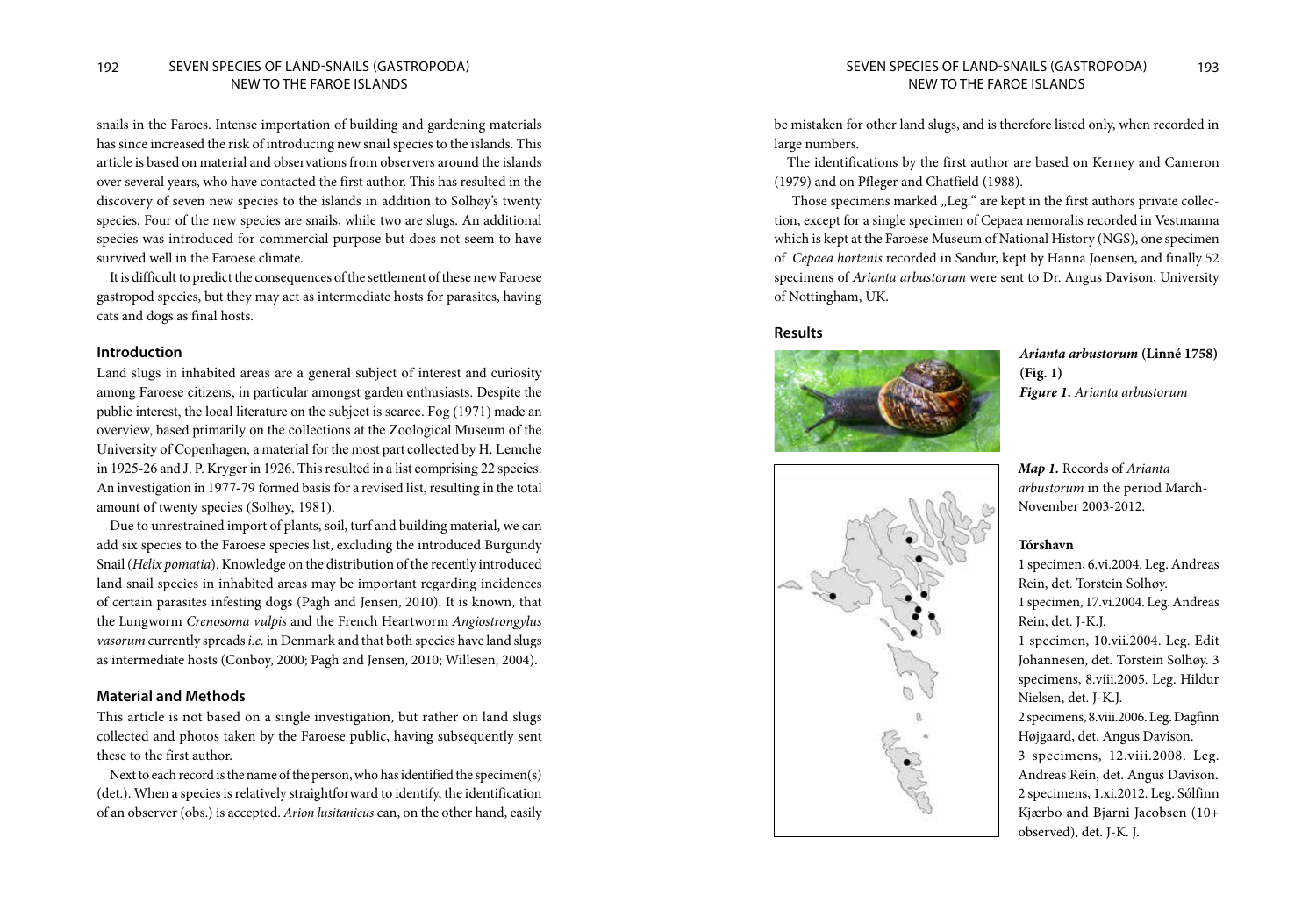#### 194 SEVEN SPECIES OF LAND-SNAILS (GASTROPODA) 195 NEW TO THE FAROE ISLANDS

#### **Hoyvík**

18 specimens, 16.viii.2005. Leg. Hildur Nielsen, det. J-K. J. 40 specimens, 7.viii.2006. Leg. Hildur Nielsen, det. Angus Davison. 19 specimens, viii.2005. Leg. Rannvá Rasmussen, det. J-K. J.

#### **Kirkjubøur**

1 specimen, vii.2012. Photo Andy Sutton, det. J-K. J.

#### **Nólsoy**

1 specimen, 2.ix.2003. Leg. Áshild Thomsen, det. Torstein Solhøy. Numerous observations 2005. Leg. J-K.J., det. J-K. J. 1 specimen, 21.vii.2006 and 1 specimen 9.viii.2006. Leg. J-K.J., det. Angus Davison. 2 specimens, 21.vii.2006. Leg. Áshild Thomsen, det. Angus Davison. 1 specimen, 15.iv.2007. Leg. J-K.J., det. J-K.J.

#### **Toftir**

1 specimen, 5.ix.2003. Leg. Dagfinn Højgaard, det. Torstein Solhøy. 3 specimens, 7.viii.2006. Leg. Dagfinn Højgaard, det. Angus Davison.

**Trongisvágur** 30.v.2012. Photo Kristian Stórhamar, det. J-K.J.

**Fuglafjørður** 3.vii.2008. Photo Diana Hansen, det. J-K.J.

**Kaldbak** viii.2011. Photo Ásfríð Mortensen, det. J-K.J.

**Sørvágur** 31.iii.2008. Photo Rodmund á Kelduni, det. J-K.J.

**Syðrugøta** 13.vi.2006. Photo Karl Thomsen, det. J-K.J.

#### SEVEN SPECIES OF LAND-SNAILS (GASTROPODA) NEW TO THE FAROE ISLANDS





*Cepaea nemoralis* **(Linné 1758) (Fig. 2)** *Figure 2. Cepaea nemoralis.*

*Map 2.* Records of *Cepaea nomoralis* in the period May-August 1996-2012.

#### **Vestmanna**

1 specimen, 25.viii.1996. Leg. unknown, Faroese Museum of National History, det. J-K.J.

#### **Hvannasund**

1 specimen, 22.vii.2005. Photo Absalon Lydersen, det. J-K.J.

#### **Kirkja**

1 specimen (kept in terrarium), 23.v.2009. Photo Karin Fuglø á Húsamørk, det. Torstein Solhøy.

#### **Nólsoy**

1 specimen, 24.viii.2010. Leg. Agnetha Thomsen, det. J-K.J. Photo taken, released on location.

3 specimens, 13.v.2011. Photo taken, released on location, J-K.J. det. J-K.J.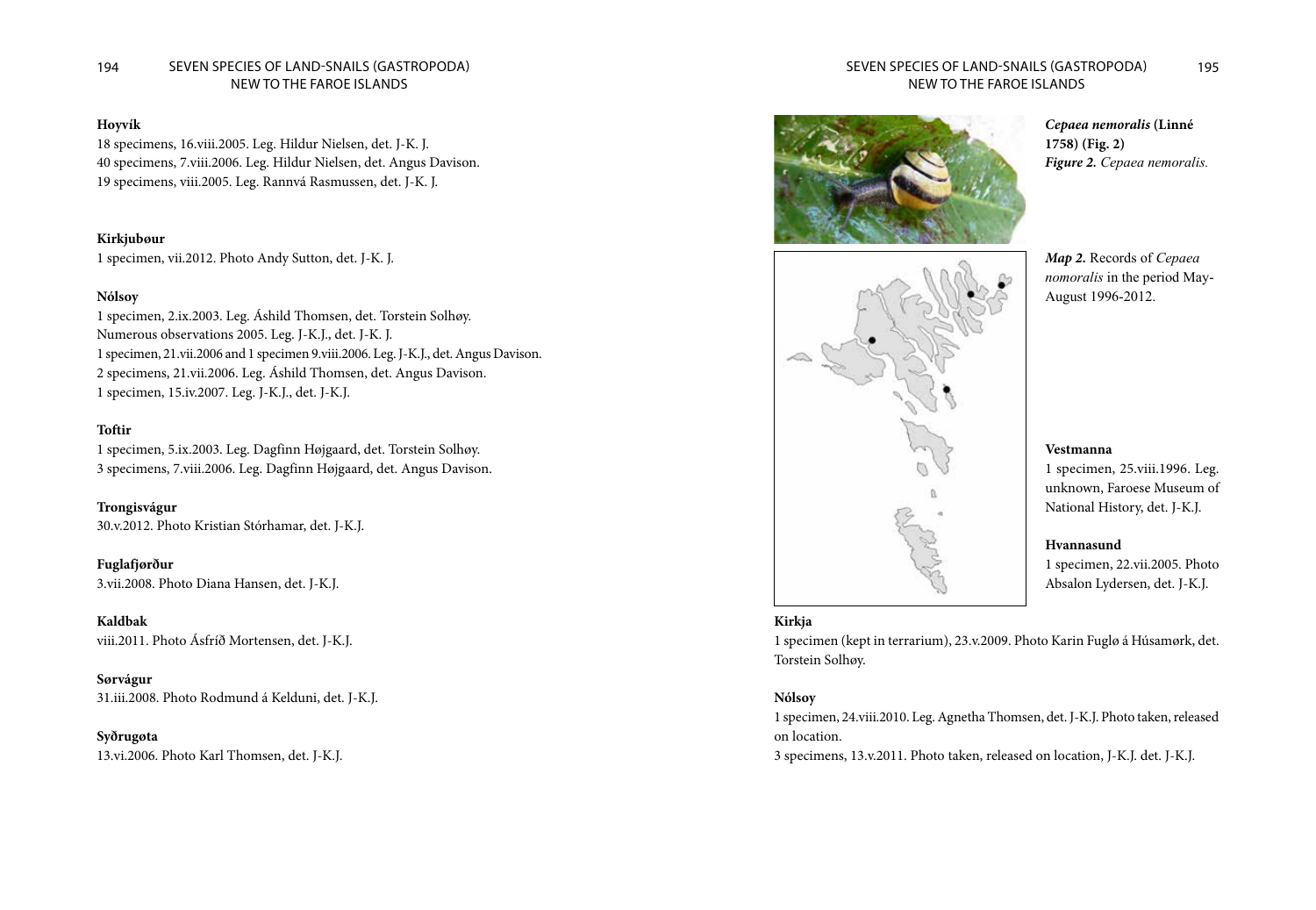

*Cepaea hortensis* **(Müller 1774) (Fig 3)**

*Figure 3. Cepaea hortensis.*

*Map 3.* Records of *Cepaea hortensis* in the period May-

November 2000-2012.



**Kollafjørður** 1 specimen, 25.ix.2000. Leg. Andras Reinert, det. J-K.J.

#### **Skálabotnur**

2 specimens, approx. 2005. Leg. Jógvan Fróði Garðshorn Hansen, det. J-K.J.

#### **Tórshavn**

1 specimen, 1.vii.2005. Photo Búgvi Róin, det. J-K.J. 1 specimen, 28.v.2008. Leg. Gunnbjørn Danielsen, det. J-K.J.

3 specimens, 8.ix.2008. Observer Gunnbjørn Danielsen, det Gunnbjørn Danielsen.

#### SEVEN SPECIES OF LAND-SNAILS (GASTROPODA) NEW TO THE FAROE ISLANDS

**Sandavágur** 1 specimen, 19.ix.2009. Photo Janus Hansen, det. J-K.J.

**Tórshavn** 1 specimen, 15.x.2009. Leg. Búgvi Róin, det. J-K.J.

**Argir** 1 specimen, 5.x.2010. Leg. Hans Eli Sivertsen, det. Torstein Solhøy.

**Sandur** 1 specimen, 12.x.2011. Leg. Hanna Joensen (in private collection), det. J-K.J.

#### **Tórshavn**

1 specimen, 26.x.2011. Leg. Jógvan Hansen, det. J-K.J. 3 specimens, 1.xi.2012. Leg. Sólfinn Kjærbo and Bjarni Jacobsen, det. J-K.J. Additional 20+ specimens observed.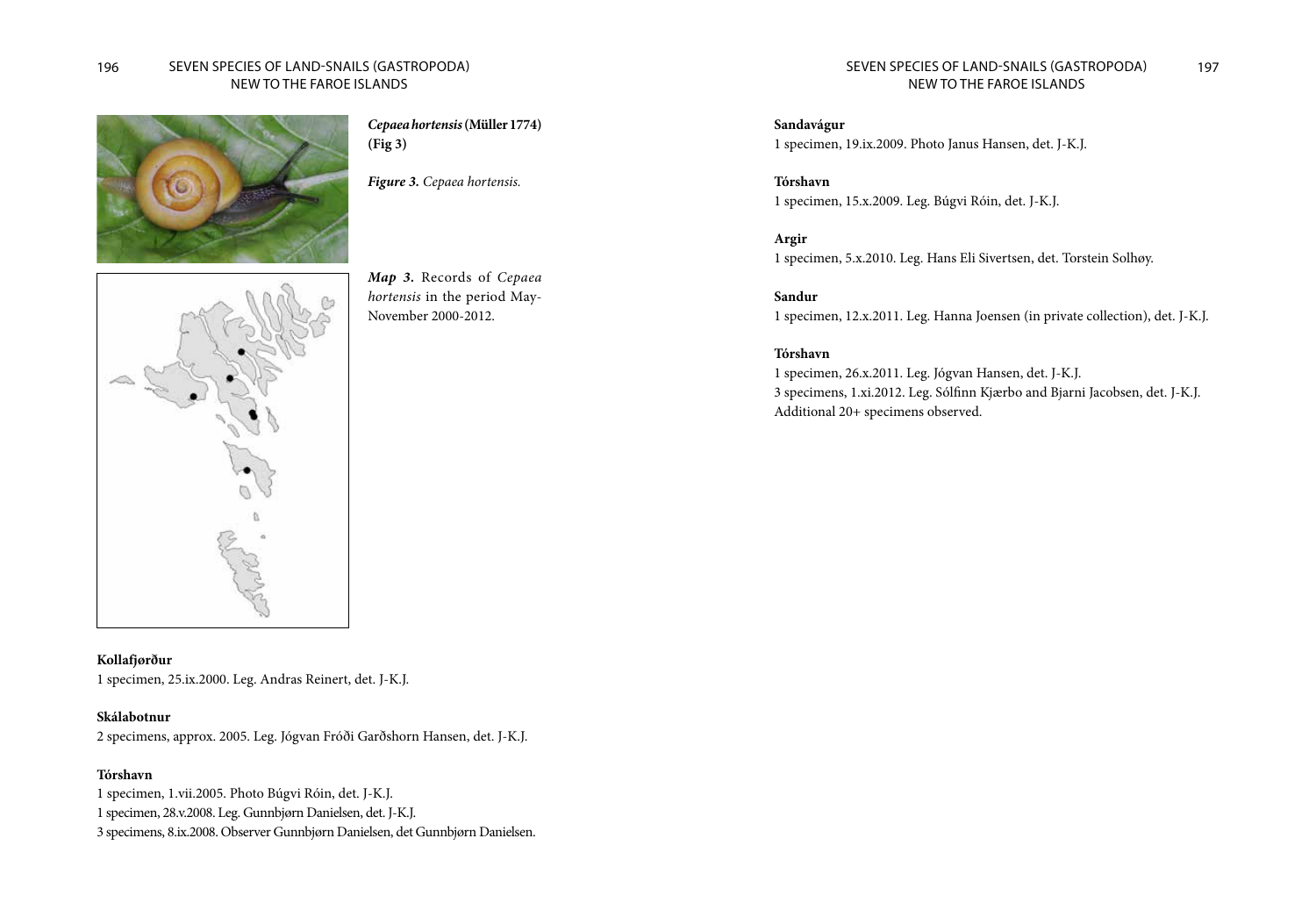#### 198 SEVEN SPECIES OF LAND-SNAILS (GASTROPODA) 199 NEW TO THE FAROE ISLANDS

*Trochulus cf. hispidus* **(Linnaeus, 1758) (Fig. 4)** Synonym *Trichia hispida* 

(Linnaeus, 1758) *Figure 4. Trochulus cf.* 

*Map 4.* The record of *Trochulus cf. hispidus.*  November 2012.

*hispidus.*



#### **Tórshavn**

1 specimen, 1.xi.2012. Leg. Sólfinn Kjærbo and Bjarni Jacobsen (numerous small specimens observed), det. J-K.J.





*Helix pomatia* **(Linné 1758) (Fig. 5)** *Figure 5. Helix pomatia*. (Photo Sámal J. Olsen).

*Map 5. Helix pomatia. I*ntroduced 1989, 2004 and 2007.

#### **Tórshavn**

3000 specimens, Approx. 1989. Introduced to commersial farm (pers. com. Gunleif Danielsen). 3 specimens, 2004. Leg. Eilif Brimheim. 8 specimens, 2004. Leg. Eilif Brimheim (introduction to private garden).

#### **Vestmanna**

15 specimens, 2007. Leg. Fróði Skúvadal (introduction to private garden).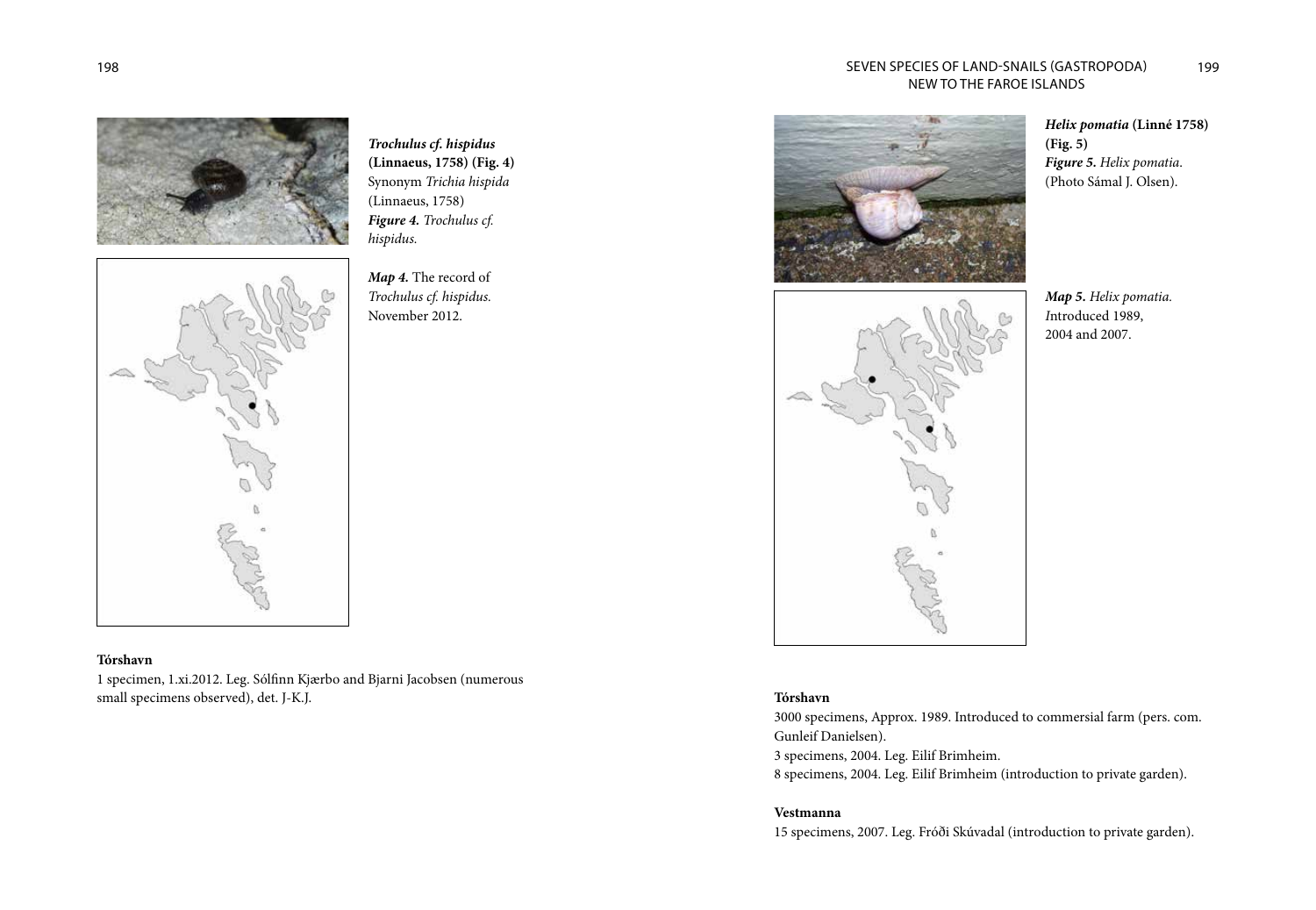#### 200 201 SEVEN SPECIES OF LAND-SNAILS (GASTROPODA) NEW TO THE FAROE ISLANDS



*Limax maximus* **(Linné 1758) (Fig. 6)** *Figure 6. Limax maximus.*

*Map 6.* Records of *Limax maximus* in the period June-October 2003-2012.



#### **Toftir**

1 specimen, 29.viii.2003. Leg. Dagfinn Højgaard, det. Torsten Solhøy. [not collected] obs., 25.ix.2003. Leg. Preben Andersen.

-

**Gøta** [not collected] obs., 25.ix.2003. Leg. Preben Andersen.

#### **Eiði**

[not collected] obs., 25.ix.2003.Leg. Hans Erland í Brekkunum.

#### SEVEN SPECIES OF LAND-SNAILS (GASTROPODA) NEW TO THE FAROE ISLANDS

**Kirkjubøur** [not collected] obs., 24.ix.2003. Leg. Hjørdis Paturson.

**Kollafjørður** [not collected] obs., vii.2003. Leg. Borgfríð Anthoniussen.

**Argir** [not collected] obs., 1.x.2003. Leg. Margit Zachariasen.

**Klaksvík** 1 specimen observed. 22.vii.2004. Leg Símun Akursmørk (photo taken), det. J-K.J.

**Funningsfjørður** 1 specimen observed, 21.vii.2004. Leg. Meinhard Hansen (photo taken), det J-K.J.

**Funningur** [not collected], 4.vi.2004. Leg. Petur Magnus Bjarnastein, det J-K.J.

**Klaksvík** [not collected], 22.vii.2004. Leg. Símun Akursmørk (photo taken), det J-K.J.

#### **Hoyvík**

1 specimen observed, 2.vii.2005. Leg. Hans Eli Sivertsen, det. Hans Eli Siversen.

#### **Hoyvík**

1 specimen, 31.viii.2007. Leg. Annleyg Patursson (among newly bought potatoes), det. J-K.J.

#### **Klaksvík**

1 specimen, 13.viii.2008. Leg. Michael Joensen (photo taken), det. J-K.J.

**Vágur**

1 specimen observed, 2009. Leg. Dennis Holm, det. Dennis Holm.

#### **Bøur**

2+ specimens observed, 2009. Leg. Rodmund á Kelduni.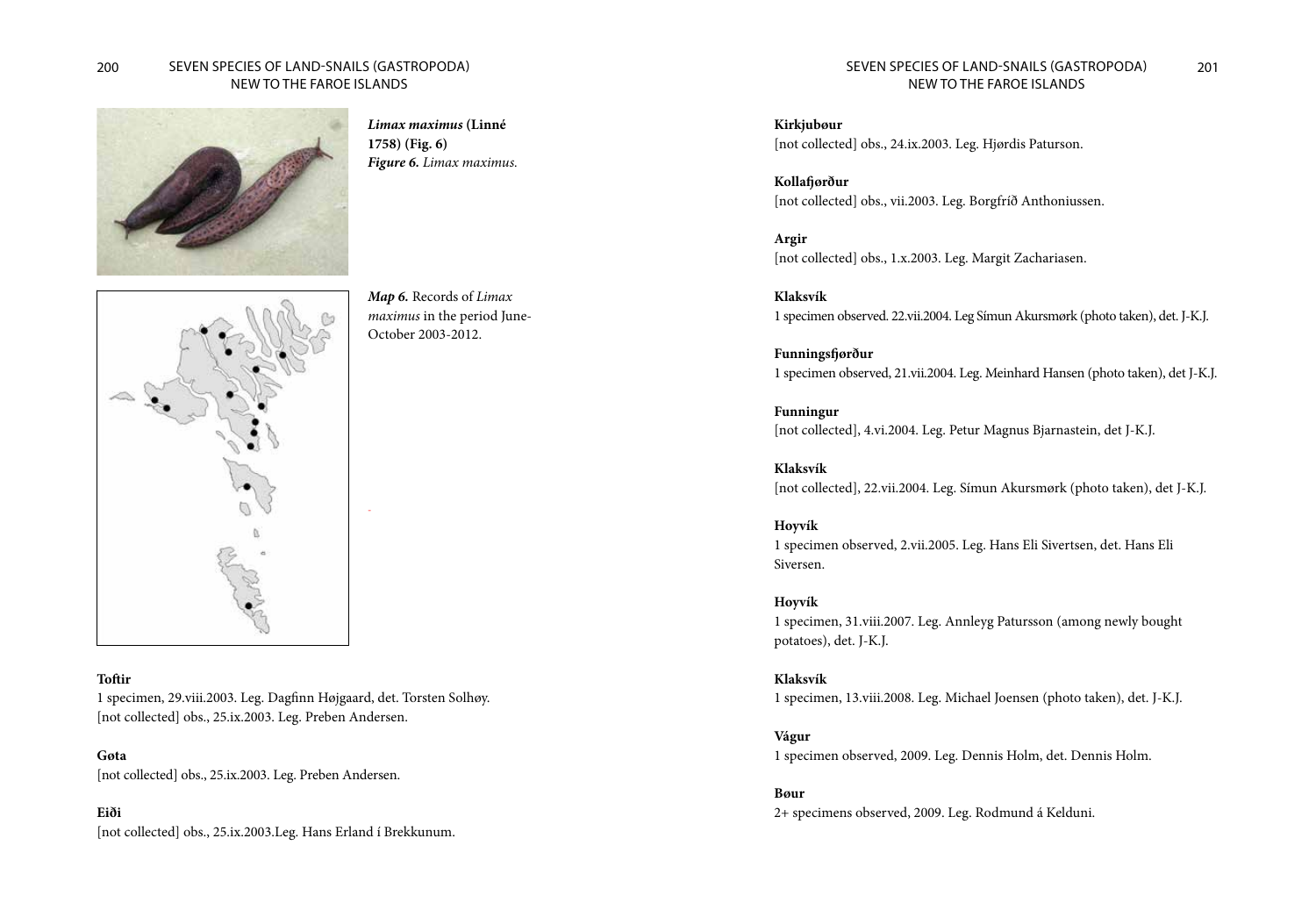#### 202 SEVEN SPECIES OF LAND-SNAILS (GASTROPODA) 203 NEW TO THE FAROE ISLANDS

#### **Sørvágur**

1 specimen observed, 21.x.2010. Leg. Rodmund á Kelduni.

#### **Sandur**

2 specimens observed, 22.ix.2011. Leg. Eyðun Mohr Viderø (photo taken), det. J-K.J.

#### **Klaksvík**

1 specimen observed, 30.x.2012. Leg. Tummas Lervig (photo taken), det. J-k.J.

#### SEVEN SPECIES OF LAND-SNAILS (GASTROPODA) NEW TO THE FAROE ISLANDS



*Arion lusitanicus* **Mabille 1868 (Fig. 7)**  *Figure 7. Arion lusitanicus.*



*Map 7.* Records of *Arion lusitanicus* in the period 1996- 2008.

#### **Tórshavn** [no specimen], 1996. Faroese Museum of Natural History, in Bloch (2003).

#### **Kirkjubøur**

5100 specimens, 2003. Leg. Hjørdis Paturson, [det. Hjørdis Paturson].

#### **Klaksvík**

4280 specimens, 2008. Leg. Otto Joensen, det. Otto Joensen. Not confirmed records: Vágur, Sørvágur, Sandur and Eiði (Jensen, 2003b).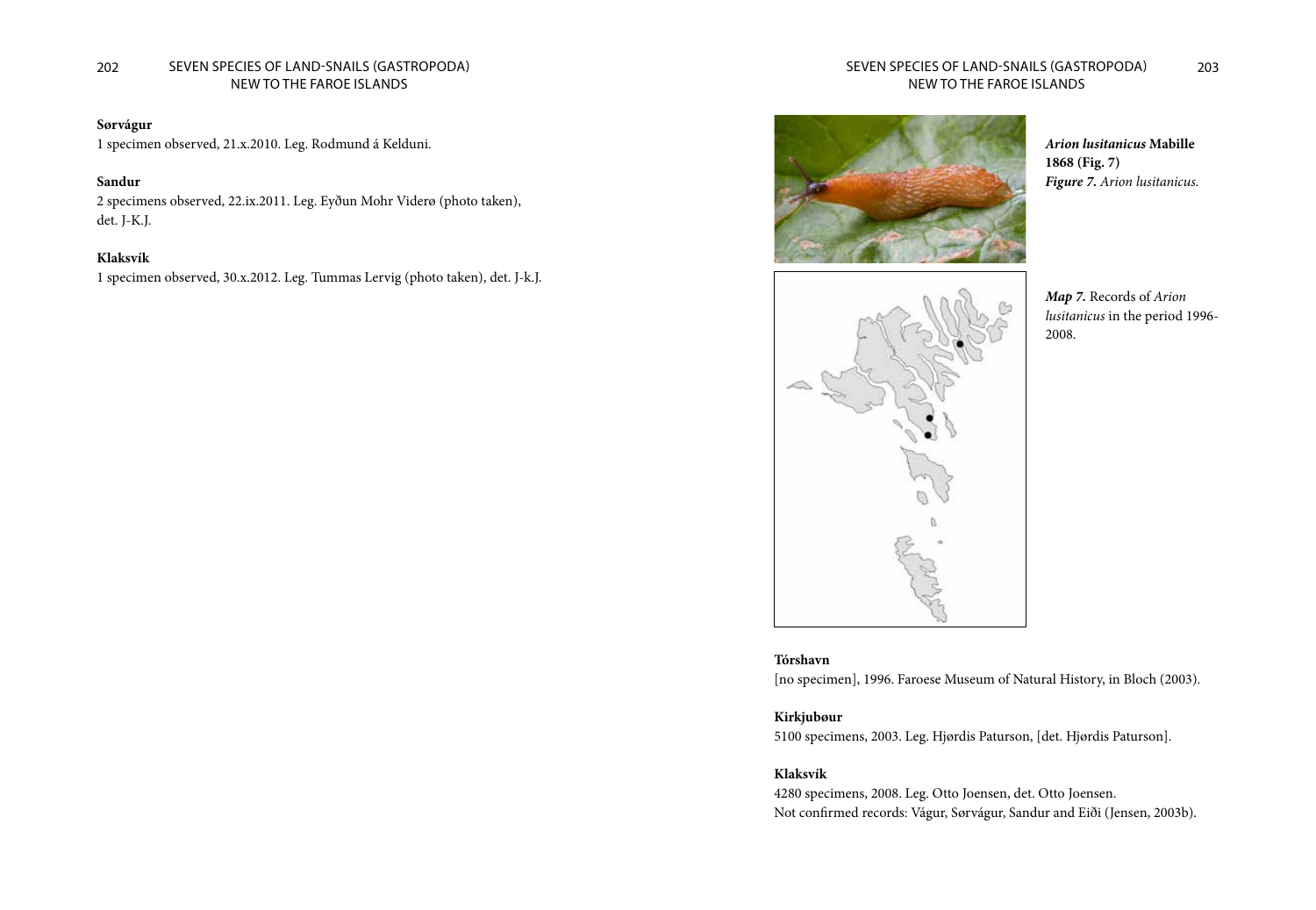#### **Discussion**

Since two new slugs, four large and one smaller snail species may be presented without implementing a search, a direct search for new slug species, will undoubtedly present numerous smaller and inconspicuous land slug species which recently are brought to the islands. This is, after all, not a unique and unknown phenomena, Waldén (1963) stated that man has historically introduced about 50 species to North America.

An additional significant factor, having direct influence on the health of domestic animals, is that snails are common intermediate hosts for various parasites (Pagh and Jensen, 2010), hence it would be of interest to locate the established slug species on the islands. Potential parasite species that may be introduced to the Faroes via land slug species are i.e. the lungworm species *Crenosoma vulpis* and *Aelurostrongylus abstrusus*. Another candidate is the French Heartworm *Angiostrongylus vasorum* since this species is currently spreading i.e. in Denmark (Conboy, 2000; Willesen, 2004), where from the largest part of the Faroese imports derives. The worms may be introduced to the Faroes, either with infested slugs being brought with plants or building material (Fig. 10) or by infested dogs and cats. The executive order no. 15, issued 7. April 2004 states regarding import of dogs, cats and other pets (§ 13), that dogs and cats must be treated against respective endoparasites not over a week before import. However the good intentions of these claims, they do not constitute a 100 percent guarantee against these parasites being introduced. In the period from 1<sup>st</sup> January to 31<sup>st</sup> December 2011, 84 local dogs and 19 cats were imported from abroad, whilst 58 dogs and 3 cats were given permission to go temporarily abroad (vetenarian Elspa Petersen pers. comm.).

#### **Following is an account of each separate species:** *Arianta arbustorum*

Breeds in the Faroes. The species is originally described from the Faroes in Mörch (1869), in which he states: "Helix (Arianta) arbustorum L., i Hr. Hansens *Have i Thorshavn (1 Espl.)*". Fog (1971) and Solhøy (1981) both agree on, that this represents an isolated record. Solhøy (1981) searched specifically for the species in Tórshavn in 1978 and 1979, without success. The first ascertained record of *A. arbustorum* is from 2003 in Eysturoy and the year after it was recorded in Tórshavn. Albeit not formally confirmed, the species was already observed in Hoyvík in 2003 (pers. comm. Rannvá Rasmussen), hence the species had seemingly established small breeding populations on both islands in 2003. As shown in Map 1, the species has spread fairly quickly and appear currently in considerable abundance in Tórshavn

# NEW TO THE FAROE ISLANDS



*Figure 8. Arianta arbustorum.* Pointed and truncate form.

and Toftir. *A. arbustorum* occurs in addition in Iceland and in most of the continental European countries (Mandahl-Barth, 1938; Einarsson, 1977). The shell measures 10-22mm x 14-28mm. The recent success of this species on the islands might reflect the combination of its boreoarctic distribution and the above-mentioned risk via import of building material and plants.

According to Solhøy (pers. comm.), the shape of *A. arbustorum* in Norway varies to a considerable extent; there is a form with a pointed shell, recorded in sandy dunes, whilst a smaller truncate form with no stripe is recorded from mountain areas. Both these variations are known from the Faroes (Fig. 8). In 2006 following specimens were collected for Dr. Angus Davison, University of Nottingham: Tórshavn 6, Hoyvík 46, Nólsoy 2, Toftir 3. These snails are implemented in a comprehensive DNA-study, showing, that the Faroese *A. arbustorum* is similar to populations in Scandinavia, North England, Scotland, Ireland, Shetland and Iceland (Grindon, 2010).

#### *Cepaea nemoralis*

Breeding is not confirmed in the Faroes. The first record from the Faroes is from 1996. The total records of seven adult specimens from four islands, point towards incidental introduction. The specis is recorded in Central and Western Europe, and also in urban areas in Eastern Europe (Pagh and Jensen, 2010) and since 1991, there are 6 records from Iceland (Ólafsson, 2012).

Specimens frequently have dark brown to blackish colour bands, this does however vary. The shell measures 12-22mm. x 18-25mm. Apertural lip is brown (Kerney and Cameron, 1979).

#### *Cepaea hortensis*

Breeding is not confirmed in the Faroes. The species was recorded for the first time in 2000 and until 2013 the total number of observed specimens was only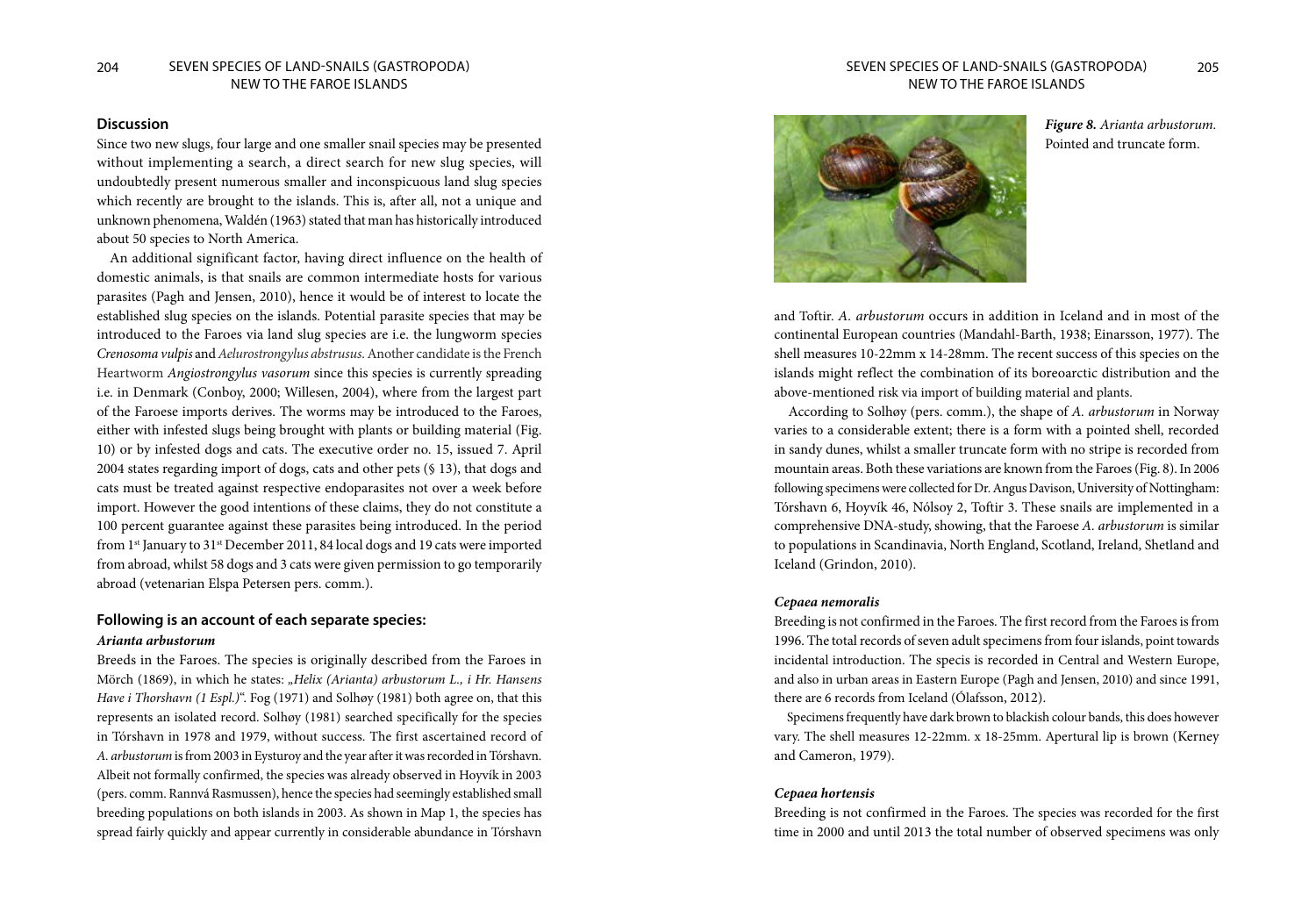## NEW TO THE FAROE ISLANDS

twelve, recorded on three islands. Thus, the species seems not yet to have become established in the Faroes. It is known to inhabit most of Europe and has presumably inhabited Iceland since the Viking age (Einarsson, 1977; Ólafsson, 2012). The shell measures 10-17mm x 14-20mm, hence slightly smaller than *Cepaea nemoralis* and the apertural lip is almost invariably bright/light, whereas the lip of *C. nemoralis* is brown. Specimens frequently have dark brown to blackish colour bands, but do however vary considerable in colour (Fig. 9). The record of two specimens in Skálabotnur, was related to the import of a used truck. In autumn of 2012 in an area in the west of Tórshavn, at Hjaltarók, twelve pallets with concrete curbstones were imported from Jutland in Denmark, from which five specimens were collected. Additional 30+ specimens were also observed on the site, comprising the two species *C. hortensis* and *A. arbustorum*.



*Figure 9.* The two species *Cepaea hortensis* and *Cepaea nemoralis*  vary considerable in colour and bands. This is an example of *C. hortensis* from Magleby in Denmark 2004.

#### *Trochulus hispidus*

Breeding is not confirmed in the Faroes. A specimen was found in Hansen´s garden in Tórshavn 1867 (Fog, 1971) and Solhøy searched in vain specifically for this species in Tórshavn in 1978 and 1979. Fog (1971) and Solhøy (1981) both considered the presence of *T. hispidus* as occasional introductions and removed the species from the Faroese species list. The latest record is from 2012 in pallets containing curbstones imported from Denmark (Fig 10). On the same occasion, both collectors (Bjarni Jacobsen and Sólfinn Kjærbo) observed a number of other small snails, which were not collected. The distribution area covers the entire Europe (Kerney and Cameron, 1979). *T. hispidus* has bred in Reykjavík

#### 206 SEVEN SPECIES OF LAND-SNAILS (GASTROPODA) 207 SEVEN SPECIES OF LAND-SNAILS (GASTROPODA) NEW TO THE FAROE ISLANDS

on Iceland since 1956 (Einarsson, 1977), in a single garden (Pers. comm. Erling Ólafsson, 2012). *T. hispitus* is a member of the *T. hispidus* group, containing a number of very similar species, which make identification difficult. According to Kerney and Cameron (1979), the record from 2012 is most likely *T. hispidus*.



*Figure 10.* Bjarni Jacobsen by the two last of the twelve pallets with curbstones, where he and Sólfinn Kjørbo found 30+ snails in 2012.

#### *Helix pomatia*

The species does not reproduce in the Faroes. The species was introduced to initiate a snail farm around 1989 (Gaard, 2013). The farming was stopped after four years, since the grounds were used for other purposes (pers. comm. Gunleif Danielsen). With a shell-width measuring up to 50 mm, this is the largest species in Europe (Pfleger and Chatfield, 1988). *H. pomatia* is distributed in Southern, Central, and Eastern Europe and the southern parts of Scandinavia (Pagh and Jensen, 2010). It appears that *H. pomatia* cannot cope with the Faroese climate. It has not been observed in recent years, and is presumed extinct in the Faroes.

#### *Limax maximus*

The species breeds in the Faroes, and its distribution area is increasing. Immediately after the first record in the Faroes in 2003, J-K.J. had two articles, photo included, in a local newspaper (Jensen, 2003a, 2003b) instigating a search for the species, which resulted in six additional observations. Since then it has spread steadily. The species cannot be confused with other species in Faroes (Cameron et al., 1983). The observations are included despite no documentation being available. The species thrives and is currently recorded on the larger islands. Reaching 20 cm (Pfleger and Chatfield, 1988), makes it the largest slug on the islands. In the end of twentieth century, the species spread from Southern and Western to Northern Europe arriving in Norway in 1989 and in Iceland in 1997 (Ólafsson, 2012).